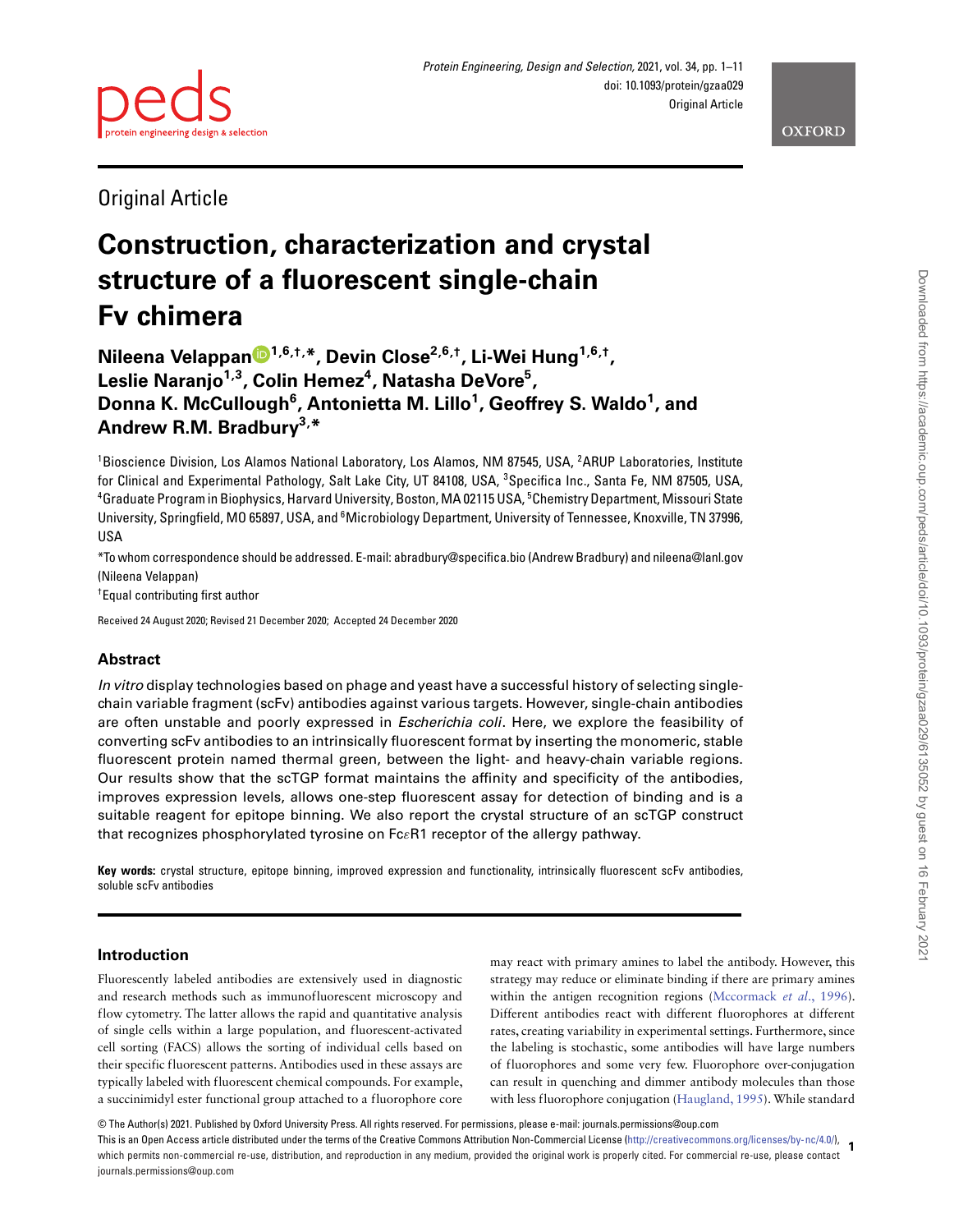techniques have been developed to perform antibody labeling reactions, batch-to-batch variation and labeling can also affect antibodyantigen recognition (Vira et al[., 2010\)](#page-10-2).

One of the most effective methods to develop antibodies is to select them from large combinatorial libraries using phage and/or yeast in vitro [display technologies \(](#page-10-4)[Boder and Wittrup, 1997](#page-10-3)[;](#page-10-4) Ferrara et al., 2012; Marks et al[., 1991;](#page-10-5) [Sblattero and Bradbury, 2000\)](#page-10-6). As full-length antibodies cannot be directly displayed easily, Fabs or single-chain variable fragments (scFvs) [\(Huston](#page-10-7) et al., 1988), which comprise the antibody heavy-chain variable (VH)- and light-chain variable (VL)-binding domains, can be displayed on phage or yeast fused to surface display proteins. The scFv genes can be constructed by connecting VH and VL regions with an unstructured linker peptide [\(Huston](#page-10-7) et al., 1988), or one that comprises a translated DNA recombination signal [\(Sblattero and Bradbury, 2000\)](#page-10-6). The genes encoding the variable regions are available during the selection process and can [be reformatted into many different functional modalities \(Bradbury](#page-10-8) and Pluckthun, 2015).

However, scFvs tend to aggregate, have low expression levels and are unstable during long-term storage (Arndt et al[., 1998\)](#page-10-9). To monitor binding, scFvs are typically tagged, then detected using an anti-tag antibody and appropriately labeled secondary antibodies. Several strategies have been used to overcome these limitations [\(](#page-10-10)[Fig. 1](#page-1-0)[\), including cloning as full-length antibodies \(Persic](#page-10-10) et al., 1997) or scFv-Fc fusions (Shu et al[., 1993\)](#page-10-11), in which case traditional labeled secondary antibodies can be used. Fusion to enzymatic or fluorescent proteins allows detection without the need for secondary antibodies. The scFv-alkaline phosphatase (AP) fusions [\(Lindner](#page-10-12) et al., 1997) are stable and functional, allowing single step detection of bound antibody. Fusion of green fluorescent protein (GFP) or other fluorescent proteins (FPs) to the C terminus of scFv genes yields intrinsically fluorescent scFv. However, scFv-GFP fusions tend to be poorly expressed (Casey et al[., 2000\)](#page-10-13). The scFv folds best in oxidizing environments, such as the bacterial periplasm or eukaryotic secretory pathway [\(Kipriyanov](#page-10-14) et al., 1997), while most FPs are best expressed in the reducing environment of [the cytoplasm. A notable exception is superfolder GFP \(Pédelacq](#page-10-15) et al., 2006). This expression incompatibility has been overcome by fusing a short tag derived from split GFP to the C terminus of the scFv (Ferrara et al[., 2011\)](#page-10-16) and carrying out the complementation in vitro, fusing GFP to particularly stable scFvs (Nizak et al[., 2003\), or creating nanobody FP fusions \(Rothbauer](#page-10-17) et al., 2008).

Markiv et al[. \(2011a](#page-10-19)[,b\)](#page-10-20) described an alternative concept to generate fluorescent scFvs in which the FP was placed between the VH and VL as a linker (VH-FP-VL) and could be expressed in the bacterial cytoplasm. The fluorescent proteins used included mRFP1 (derived from DsRed), BFP, mCerulean and mCitrine to produce red, blue, green and yellow antibodies. The alternative orientation, VL-VH, was not attempted. Chain orientation may be important in binding properties, and the strategy described in that publication may not be compatible for scFv libraries constructed in the VL-linker-VH orien-tation. Markiv et al[. \(2011a,](#page-10-19)[b\)](#page-10-20) use the term REDantibody in their first description of the technology. However, no specific terminology was used in the subsequent paper when additional fluorescent proteins were tested (Markiv et al[., 2011a,](#page-10-19)[b\)](#page-10-20). Here we refer to the concept of fluorescent antibodies created using a fluorescent protein as a linker as single-chain fluorescent protein (scFP), with specific formats called out for individual scFPs, e.g. scTGP for the scFPs described here in which the thermal green protein (TGP) (Close et al[., 2015\)](#page-10-21) is used as a linker. [Figure 1](#page-1-0) provides a visual summary of exemplar scFv



<span id="page-1-0"></span>**Fig. 1** Schematic diagram depicting examples of antibody formats utilized in research. Panel **A** depicts the traditional IgG and panel **B** depicts the corresponding scFv constructs (in either VH-VL or VL-VH orientation). Examples for scFv fusion constructs are given in panels **C** and **D**. Panel **E** shows a nanobody-FP fusion, VH-FP-VL fusion is given in panel **F** and panel **G** provides the concept for the work described here.

modifications utilized in research in comparison to the scTGP format presented here.

TGP is an extremely stable, highly soluble, non-aggregating green fluorescent protein that was engineered in our lab (Close et al[., 2015\)](#page-10-21) to overcome the problems of solubility and aggregation with many traditional GFPs and their variants. TGP was engineered by disrupting crystal lattice contacts and introducing high-entropy glutamate residues to improve crystallization and prevent oligomerization. The monomeric nature of TGP makes it potentially suitable for insertion into scFv genes, substituting the linker originally used to tether the VL and VH. In this study, we construct single-chain fluorescent proteins (scFPs) as VL-TGP-VH. These scFPs are fluorescent, are functional in yeast display technologies and are expressed at high levels in the bacterial cytoplasm. We describe the construction of scFPs and their functionality using multiple assays. We use three scFvs and compare them with the corresponding scTGP formats. The antibodies p1- 1 and p13B1 recognize phosphorylated immunoreceptor tyrosinebased activation motif (ITAM) peptides of Fc*ε*R1 receptor of the allergy pathway [\(Velappan](#page-10-22) et al., 2019) and the anti–tyrosine sulfate antibody recognizes the post-translationally modified tyrosine within proteins or peptides (Kehoe et al[., 2006\)](#page-10-23). We report the X-ray crystal structure of scTGP p1-1.

Finally, we use scTGP and IgGs to develop a novel epitope binning method for multimeric proteins. We demonstrate this method using three antibodies against Yersinia pestis, the causative agent of plague (Lillo et al[., 2011;](#page-10-24) Lillo et al[., 2020\)](#page-10-25). Epitope binning uses competitive pairwise binding assays to sort antibodies into bins recognizing the same or different epitopes. Antibodies binned together often have similar functional activity (e.g. block binding to a cell surface receptor), while those in different bins recognize different epitopes and consequently may have different functional activities. This proof of concept demonstrates the utility of the scTGP format for generating clinically relevant antigen detection tools.

# **Materials and Methods**

## Construction of scTGP genes

The scTGP constructs were prepared using inverse PCR and circular polymerase extension cloning (CPEC) assembly. The vector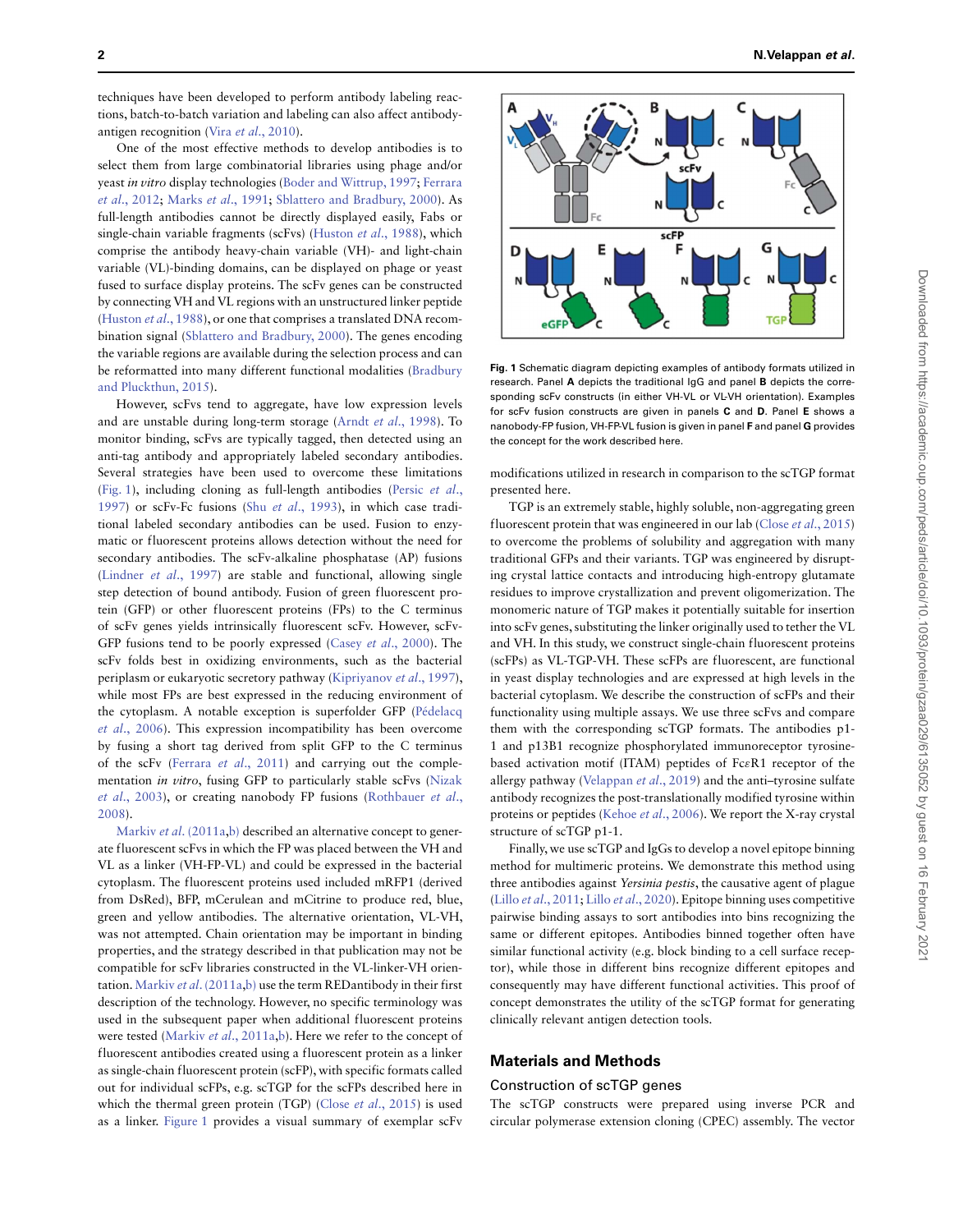was amplified using scFv linker–specific primers DCO 111 (TCCT-CAAGCGGTACCCAGGTGCA) and DCO 112 (TCTGGAGGGTC-GACCATAACTTCG). This primer combination was used to amplify the yeast display vector as well as the bacterial expression plasmids containing the scFv gene(s). The TGP gene was amplified using DCO 109 (TCTGGAGGGTCGACCATAACTTCGGTAATTAAAC-CGGAAATGAAAATTAAATTGCG) and DCO 110 (TATTCTG-GCGGAGGCAGCGGATCCTCAAGCGGTACCCAGGTACA). Q5 polymerase (M4091, New England Biolabs) was used for all amplification reactions according to manufacturer's instructions. Both vector and insert were gel purified prior to CPEC assembly. CPEC assembly was performed by combining equimolar amounts of vector and fluorescent protein insert and reducing the annealing temperature gradually from 70 to 55◦C using 10 s intervals. Upon completion of the CPEC assembly, the reaction was purified using a mini-elute column (28004, Qiagen Inc.). The constructs were eluted into 10 μl of 1:2 elution buffer: water and transformed via electroporation to bacterial cells. Yeast display constructs were transformed into Omnimax T1 or TOPO 10 cells (C854003 or C4044003, ThermoFisher Scientific) according to manufacturer's instructions and bacterial expression plasmids were cloned into BL21 DE3 (archival samples LANL) cells. Constructs were verified by DNA sequencing after cloning.

## Yeast display analysis

Yeast display plasmids (based on pDNL6) [\(Ferrara](#page-10-4) et al., 2012) were transformed into Saccharomyces cerevisiae EBY100 and cloned by gap repair using the Yeast1 kit (Sigma Inc.). In this vector system, the scFvs are fused to the C terminus of the AGA2 protein of the yeast for surface display and the SV5 peptide tag is used to assess display levels on yeast. The transformed yeast were grown in SD/CAA (5 g/l casamino acids (−ade, −urs, −trp), 20 g/l dextrose, 1.7 g/l yeast nitrogen base, 5.3 g/l ammonium sulfate, 10.19 g/l  $\text{Na}_2\text{HPO}_4$ .7H<sub>2</sub>O and 8.58 g/l NaH2PO4) agar plates at 30◦C for 2 days. Single colonies were further grown in SD/CAA liquid culture at 30◦C until the culture reached an  $OD_{600}$  of  $>2$ . 1/10th volume of this culture was added to SG/R CAA media (same as selective media except substitute the following sugars for dextrose: 20 g/l galactose, 20 g/l raffinose, 1 g/l dextrose) and induced at 20◦C as described previously [\(Ferrara](#page-10-4) et al., 2012). Yeast inductions were allowed to proceed for 2 days to further improve display of scTGP.

After induction, yeast cells were incubated with phycoerythrin (PE) conjugated anti-SV5 IgG (1 μg/ml) to assess scFv/scTGP display levels. In the case of scTGPs, the display levels were also assessed using the fluorescence at 530 nm when excited using 488 nm [laser. The time course experiment reported in](https://academic.oup.com/peds/article-lookup/doi/10.1093/peds/gzaa029#supplementary-data) Supplementary Fig. S1, available at PEDS online, was performed with three different colonies of yeast from each of constructs. For analysis on three consecutive days post-induction, 100 μl of yeast was taken, fluorescence of yeast was analyzed using flow cytometry and average fluorescence along with standard deviation from these replicates was calculated.

Antibody p1-1 [\(Velappan](#page-10-22) et al., 2019) recognizes a 25 amino acid peptide that corresponds to the ITAM region of the Fc*ε*R1 receptor of mast cells when the first tyrosine of this peptide is phosphorylated, and peptide was named p1 (KVPDDRL**Y**EELHVYSPIYSALEDTR, the phosphorylated tyrosine is bold and underlined). Antibody p13B1 [\(Velappan](#page-10-22) et al., 2019) recognizes the same peptide when all three tyrosines are phosphorylated and designated as p123 (KVPDDRL**Y**EELHV**Y**SPI**Y**SALEDTR). The M2 peptide of influenza A was used as non-specific antigen (MSLLTEVET-PIRNEWGCRCNDSSD). The yeast (100–200 μl) were first washed with yeast wash buffer (YWB—30 mM Tris pH 8.0 with 0.5% BSA), by centrifugation at 13 000g. The binding assays were performed using 100 nM peptide antigens diluted in YWB and incubated for 1 h at room temperature with rotation. Unbound peptide was washed away using YWB. The antigen bound yeast was further stained with anti-SV5 PE (1 μg/ml) and streptavidin labeled with Alexa 633 (S21375, ThermoFisher Scientific, 5 μg/ml) for biotinylated peptide detection. Washes with YWB were conducted to improve specificity of binding. All incubations and washes were performed at room temperature. The yeast display analysis was performed using FACS Aria and/or LSR II cytometers (Becton Dickinson). For each flow cytometry analysis, 10 000 events were collected and average value was used to report mean fluorescence intensity (MFI) for display level and binding signal and the assays were repeated multiple times to ensure accuracy. Experiments were performed in triplicates to measure the  $K_d$  values. Affinity measurements were conducted by serial dilution of the biotinylated peptide antigens as described previously (Ferrara et al[., 2012;](#page-10-4) [Velappan](#page-10-22) et al., 2019).  $K_d$  determination was performed using GraphPad Prism® software using the equation for one site-specific binding, which uses non-linear regression analysis to fit the curve.

#### Protein expression in bacteria

All genes were cloned into the vector systems described below, using restriction enzymes BssH II and Nhe I (R0199 and R3131, New England Biolabs). The scFv and scTGP genes were both cloned into pEP, a periplasmic expression vector, while the scTGP constructs were also cloned into pETCK3, a cytoplasmic expression system. The protein expression in both plasmid systems is controlled by the T7 promoter system.

To produce scFvs and scTGPs, bacterial colonies were streaked on LB kan/glu (kanamycin 50 μg/ml and glucose 3%) plates and incubated at 37◦C overnight. A second overnight culture was grown in 1–10 ml of LB media containing kanamycin and glucose. Liquid culture was grown at 30◦C. The overnight culture volume was set to 1/10th final expression culture volume. The following day, the overnight culture was diluted to half the final culture volume and grown in kan/glu media at 30◦C for 2 h. The culture was centrifuged (6000g for 6 min) and the pellet was re-suspended in auto-induction (AI) media containing kanamycin [\(Studier, 2005\)](#page-10-26). AI media allows protein induction without the use of isopropyl *β*-d-1 thiogalactopyranoside (IPTG). Here, glucose, glycerol and lactose are added to buffered yeast broth growth media. As the Escherichia coli cultures grow, they consume glucose first. As the glucose depletes, the bacteria are forced to utilize lactose inducing the T7 promoter and allowing protein production. The culture was incubated at 30◦C for 4 h. Subsequently, the temperature was reduced to 18°C and protein expression continued for 2 days (scFvs) or up to 3 days (scTGPs). The cell culture was spun down (10 000g, 20 min) and frozen prior to protein purification. Three colonies from each of the constructs (scFv-pEP, scTGP-pEP, scTGP-pET) for antibodies p1-1 and p13B1 were used to analyze functionality of proteins expressed in different bacterial compartments. About 1 ml of expressed culture was spun down and the bacterial pellet was lysed using 1/10 POP culture reagent (71092, EMD Millipore). Incubation time was 30 minutes at room temperature and the insoluble fraction was separated by centrifugation (20 000g at 4◦C). About 100 μl of cell culture was used to measure the fluorescence of pre-lysed culture and 100 μl of POP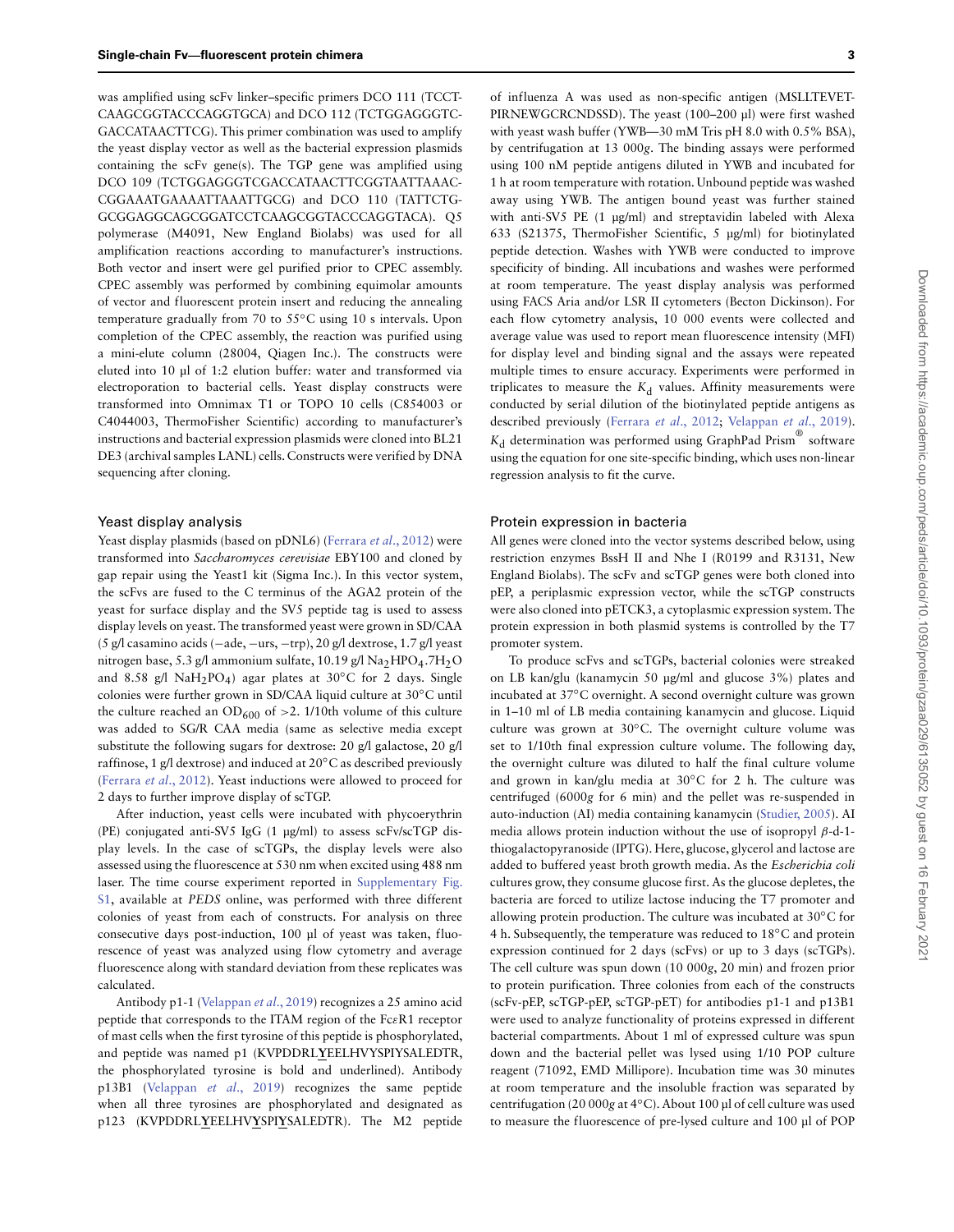culture supernatant was used to measure fluorescence post-lysis. The cytoplasmically expressed scTGP had higher fluorescence than the periplasmically expressed scTGP. Fluorescence-linked immunosorbent assay (FLISA) was performed with two normalizations: equal volume or equal fluorescence. Here, 100 μl of post-lysis supernatants or volume of supernatants adjusted to provide equal fluorescence was used. Both expression and binding assays were performed in triplicate and average values and standard deviations were calculated. A twotailed T-test was used to compare the two expression systems.

## Protein purification

The bacterial pellets were re-suspended in TNG buffer (50 mM Tris pH 8.0, 150 mM NaCl, 10% v/v glycerol) containing DNase 1 (PI89836, Thermo Fisher Scientific) and EDTA-free protease inhibitor tablet (11873580001, Roche Inc.). Cell lysis was achieved using a cell homogenizer (Avestin Inc.). The lysate was spun at 13 000g and the supernatant was then spun at 38 000g and filter sterilized to remove cell debris. Protein purification was performed using Ni-NTA agarose beads. The His-tagged proteins were allowed to bind to the beads for 1 h at 4◦C with rotation. The beads were washed with  $5-10\times$  volume of TNG buffer and TNG buffer containing 20 mM imidazole. Proteins were eluted with TNG buffer containing 250 mM imidazole. The protein was cleaved from the His-tag with TEV protease using 0.5–1 mg of TEV protease and the digestion proceeded in a dialysis cassette in TEV buffer (20 mM Tris [pH 8.0], 100 mM NaCl, 0.5 mM EDTA, 3 mM reduced glutathione) at RT, overnight. The His-tag fragment and any uncleaved protein were subsequently removed by a second pass through fresh Ni-NTA agarose beads. Protein concentration and purity were determined using protein electrophoresis and Coomassie staining, absorbance at 280 nm or using fluorescence intensity. Prior to crystallization, scTGP proteins were further subjected to chromatography on a 320 ml XK 26/60 Sephadex 200 size-exclusion column using an AKTA prime liquid chromatography system (GE healthcare). Fluorescent protein fractions were collected and assessed using gel electrophoresis and Coomassie staining for purity. Pure fractions were combined and concentrated using Amicon centrifugal filters with 30 kDa cutoff. Protein expression for these constructs was conducted multiple times during the course of the project to ensure consistency once the protocol was established. A typical protein expression volume was 1 L followed by FPLC purification.

## ELISA and FLISA assays

Neutravidin- (31000, Thermo Fisher Scientific) coated wells (100 μl of 10 μg/mL in PBS) were used in both enzyme-linked immunosorbent assay (ELISA) and FLISA [\(Velappan](#page-10-27) et al., 2008) to bind biotinylated antigens. Nunc maxisorp plates (12-565-136, ThermoFisher Scientific) and black maxisorp plates (43711, Nunc) were used for FLISA. The peptide antigens were synthesized with biotin at the N terminus and protein antigens were biotinylated using EZ-Link NHS-LC-LC-biotin (21343, Thermo Fisher Scientific) according to manufacturer's protocols. The wells were washed with PBS and blocked with blocking agent containing 2% milk (ELISA) or 2% BSA (FLISA) for 30 mM TRIS pH 8.0 was used as the buffer instead of PBS in binding assays with ITAM peptides. About 1 μg of bioantigen in 100 μl was added to blocked wells and was allowed to bind to neutravidin for 15 min while shaking. Excess antigen was washed off and equal amounts of scFv and scTGP antibodies were added in blocking buffer diluted to 10% in PBS. Antigen-antibody interactions were allowed to proceed for 1.5 h and excess antibody

was washed with PBST  $(1 \times PBS, 0.1\%$  tween) three times followed by three washes with  $1 \times$  PBS. For ELISA, anti-SV5 antibody conjugated to horse radish peroxidase (HRP) was used as secondary reagent. The bound HRP was detected using its substrate TMB (T8665, Sigma Inc.) and the absorbance at 450 nm was read after quenching with 1MH2SO4. For FLISA, fluorescence was directly measured after washing with excitation set at 488 nm and emission set to 530 nm. All binding assays were performed in triplicate and average values and standard deviation were calculated.We repeated the binding assay for p1-1 and p13B1 scFv and scTGP proteins at equimolar concentration (50 nM of antibody). The assay was performed as described above.

## Crystallization and structural determination

The scTGP p1-1 was crystallized using the sitting drop vapor diffusion method. Protein (10 mg/ml) and reservoir solutions of 0.1 μl each were mixed and equilibrated against 30 μl reservoir at 298 K using a PHOENIX crystallization robot (Art Robbins Instruments). A set of crystallization reagents consisting of Crystal Screens, PEG/Ion screens (Hampton Research), PACT suite (Qiagen), and JCSG core suites (Qiagen) was used to screen for the propensity of crystallization. Subsequent grid screens to optimize buffer pH, concentrations of salt and precipitants, and additive screens were employed as needed until diffraction-quality crystals were obtained. Crystals of scTGP were harvested with CryoLoops (Hampton Research) and flashcooled in liquid nitrogen prior to diffraction experiments. Glycerol was added to the mother liquor as cryo-protectants to final concentrations of 5–20% for conditions that were not cryo-ready. X-Ray diffraction experiments were conducted at the 5.0.2 beam line at the Advanced Light Source at the Lawrence Berkeley National Laboratory. The crystal structure of scTGP was determined with the molecular replacement (MR) method using the PHASER program (Mccoy et al[., 2007\)](#page-10-28) in the PHENIX suite [\(Liebschner](#page-10-29) et al., 2019). The TGP structure (PDB ID: 4TZA) (Close et al[., 2015\)](#page-10-21) was used as a search model to locate the TGP moiety of the scTGP. The rest of the protein chain was modeled with the AutoBuild (Terwilliger et al., [2008\) program in Phenix. Manual model rebuilding and refinement](#page-10-30) [was conducted iteratively until convergence with Coot \(Emsley](#page-10-31) et al., 2010) and phenix.refine [\(Afonine](#page-10-32) et al., 2012), respectively.

# Epitope binning using competitive FLISA with scTGPs and IgGs

The anti-F1 scTGPs were constructed by PCR from scFvs (YP 1, 2, 3, 4, 6, 8) (Lillo et al[., 2011\)](#page-10-24) as described above and cloned into the pETCK3 protein expression vector for expression in BL21 E.coli. Protein expression, purification, quantification and binding to specific antigen (biotin-F1V) and control antigen (biotin-myoglobin) were performed with FLISA as described above. FLISA with gradient protein concentration (2×) starting at 20 000 ng in 100 μl volume/well was used to determine the binding curve of scTGP YP2, YP3 and YP8 (these antibodies were determined to be the most functional antibodies in this suite). The corresponding anti-YP IgGs were synthesized at ATUM Inc. and the F1V recognition by these IgGs was evaluated by ELISA using anti-human HRP (97165, Abcam) as the secondary antibody (Lillo et al[., 2020\)](#page-10-25). The epitope binning assay was performed similarly to FLISA. Here, the biotinylated F1V protein was bound to neutravidin-coated black immunosorp plates (8 wells/sample) and scTGP (5000 ng) was added to all wells. The binding proceeded for 30 minutes without washing while the titrations of the IgGs were performed. IgG concentrations ranging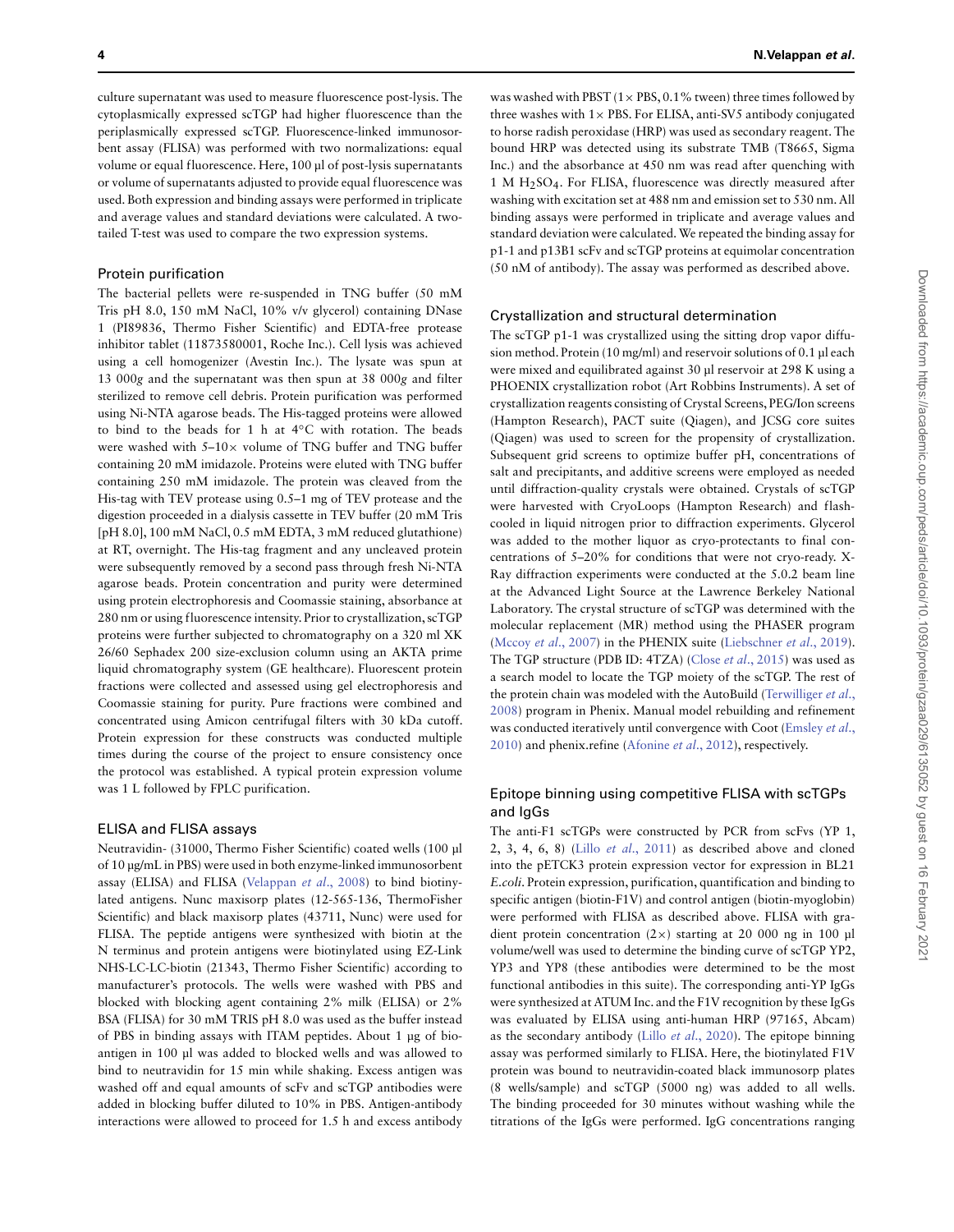#### <span id="page-4-0"></span>**Table I.** Comparison of scFv and scTGP formats

|                                                                                                   | $scFv p1-1$     | $scTGP$ p1-1    | scFv p13B1      | scTGP p13B1     |
|---------------------------------------------------------------------------------------------------|-----------------|-----------------|-----------------|-----------------|
| Display level (MFI) (SV5-PE)                                                                      | 9111            | 1280            | 10 215          | 5168            |
| Recognition signal for specific target<br>(MFI) (biotinylated                                     | 4696            | 283             | 4882            | 893             |
| target-streptavidin A633)                                                                         |                 |                 |                 |                 |
| Recognition signal for non-specific<br>target M2 (MFI) (biotinylated<br>target-streptavidin A633) | 160             | 127             | 160             | 118             |
| Recognition signal for secondary<br>only (no bio peptide) (MFI)<br>(streptavidin A633)            | 142             | 115             | 112             | 154             |
| $K_d$ values for specific antigen (nM)                                                            | $2.43 \pm 0.22$ | $8.55 \pm 2.33$ | $1.40 \pm 0.65$ | $0.51 \pm 0.56$ |

The table compares amount of protein displayed by the yeast, recognition signal for the specific peptide antigen, non-specific interaction signals and affinity of binding by two antibodies (p1-1 and p13B1) in both scFv and scTGP formats

from 0.75–50 μg were used. One well contained scTGP only. The titrated IgG solutions were added to the wells and incubated for 30–60 min. The unbound molecules were washed using PBST/PBS and the fluorescence of the bound scTGPs was measured using a spectrophotometer with excitation at 488 nm and emission at 530 nm. A decrease in fluorescence or lack thereof was used to determine presence or absence of different epitopes. Duplicate assays were performed to calculate average values and standard deviation was used to determine error bars.

## **Results**

## Comparison of scFv and scTGP constructs by yeast display

Three scFvs were used to test TGP in the scFP construct in the VL-VH orientation: p1-1 and p13B1 are two antibodies previously selected against different phosphorylation states of the cytoplasmic domain of the Fc-epsilon receptor [\(Velappan](#page-10-22) et al., 2019), and *α*TyrS is an antibody that recognizes the sulfotyrosine post-translational modification, independently of sequence context (Kehoe et al[., 2006\)](#page-10-23). [Figure 2](#page-6-0) and [Table I](#page-4-0) together show that p1-1 scTGP and p13B1 scTGP were displayed on the yeast surface and recognized their cognate peptide antigens. [Figure 2](#page-6-0) shows flow cytometry analysis of protein display and antigen recognition by p1-1 and p13B1 in scFv and scTGP formats. [Table I](#page-4-0) shows mean fluorescent intensity (MFI) values for dot blots and includes comparison with control antigens. The display levels for the scFv or scTGP were measured using labeled anti-SV5 IgG (Hanke et al[., 1992\)](#page-10-33), an antibody recognizing a peptide [tag \(SV5\) at the C terminus. Data presented in](https://academic.oup.com/peds/article-lookup/doi/10.1093/peds/gzaa029#supplementary-data) Supplementary Fig. S1, available at PEDS online, shows that 2 days of induction is more suitable for scTGP display. The display levels for scTGP formats were reduced by 50–80% compared to the smaller scFv protein format. As expected, the antigen recognition signal was correspondingly reduced. The specific peptide recognition for scTGP p1-1 was about 5% of the recognition signal of the scFv. The pattern was similar for the p13B1 antibody as well and showed nearly 50% reduction in display level and associated drop in signal for antigen recognition. The affinity measurements for scFv and scTGP antibodies showed that despite the reduction in recognition signal the calculated  $K_d$ values were similar (within 4-fold) between the formats for a given antigen.

# Comparing cytoplasmic and periplasmic scTGP expression systems

The scFvs are commonly expressed in the periplasmic space of the bacterial cell, since this provides the oxidizing environment required [\(Kipriyanov](#page-10-14) et al., 1997). However, higher levels of recombinant protein expression are usually observed in the E. coli cytoplasm. Therefore, we evaluated both compartments for scTGP protein expression using two different protein expression vectors. As shown in [Fig. 3A and B,](#page-7-0) the cytoplasmic expression system (pETCK3) produced a statistically significant higher amounts of fluorescent protein in the soluble fraction after lysis compared to the periplasmic expression system. Furthermore, scTGP constructs expressed in the cytoplasm were more functional than those expressed in the periplasm, as assessed by the specific binding activity of the two formats [\(Fig. 3C\)](#page-7-0). The recognition signal for specific antigen is more than three times higher than the signal for control antigen. Based on these results, further bacterial expression was carried out in the E. coli cytoplasm using the pETCK3 vector system.

# Comparing expression levels and functionality of scFv and scTGP constructs

Three scFvs and corresponding scTGPs were used in protein purification and functionality studies. All six protein variants were expressed in 1 l culture volumes, purified using Ni-NTA agarose beads (see methods) in parallel and eluted using identical volumes. Eluates were run on a protein gel to compare relative protein production levels. The Coomassie staining of the protein gel showed scFv and scTGP protein yield was comparable in the case of the p1-1 and p13B1 antibodies. The scTGP format significantly improved soluble yield of the *α*TyrS antibody [\(Fig. 4A\)](#page-7-1), consistent with relative total protein quantification [\(Table II\)](#page-5-0). The relative amount of protein degradation appears to be similar between the scFv and its respective scTGP construct.

The functionality of both antibody formats (scFv and scTGP) was assessed using ELISA against specific and non-specific antigens [\(Fig. 4B\)](#page-7-1) using equal concentrations of the corresponding scFvs and scTGPs. ITAM peptides p123 and p1 were used as specific antigens for scFv/scTGP p13B1 and p1-1, respectively. Fibrinogen was used [as the specific antigen for the anti-tyrosine sulfate antibody \(Kehoe](#page-10-23) et al., 2006). The p0 ITAM peptide and all non-cognate targets provide negative controls. The results showed that both the scFv and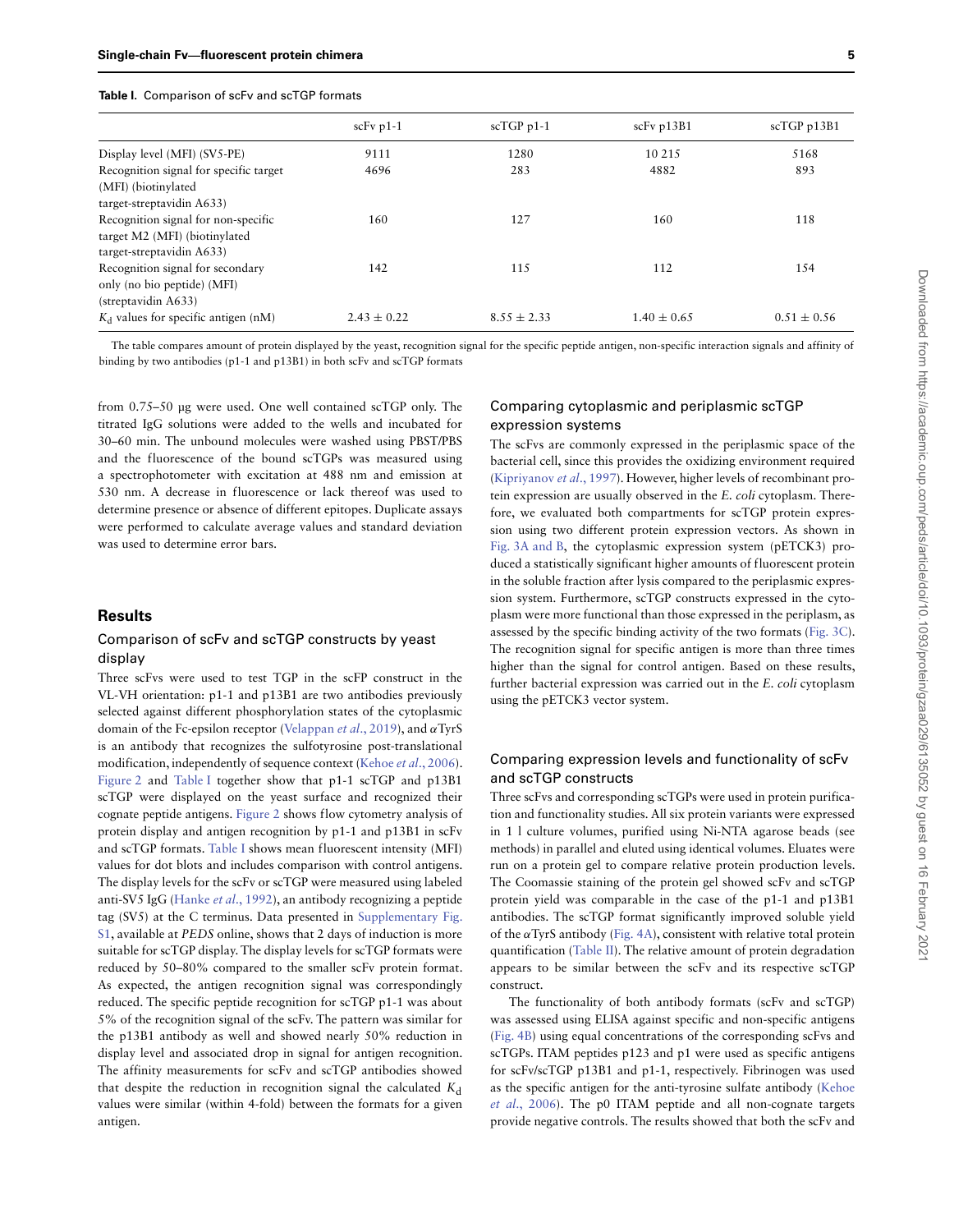

**Fig. 2** Yeast display–based analysis of scFv and scTGP constructs for display level and recognition of specific antigen. The scFv and scTGP versions of two antibodies, p1-1 and p13B1, were cloned into the pDNL6 yeast display vector and protein display induced. Protein display levels were assayed using PE conjugated anti-SV5 antibody in panel **A**. In panel **B**, binding of scTGPs to their corresponding targets using the green fluorescence (FITC-A) of the TGP as a detection modality (instead of SV5) is shown in the x-axis. The y-axis shows the recognition of the biotinylated peptide bound to streptavidin Alexa 633. In the case of the displayed scFvs target binding is shown, but no display as measured by TGP fluorescence.

<span id="page-5-0"></span>**Table II.** Comparison of scFv and scTGP yield from 1 l of bacterial culture following Ni-NTA purification

| Antibody name | $scFv$ (mg) | $scTGP$ (mg) |  |
|---------------|-------------|--------------|--|
| $p1-1$        | 4.3         | 6.9          |  |
| p13B1         | 5.5         | 6.9          |  |
| $\alpha$ TyrS | 0.7         | 6.0          |  |

scTGP format of the antibodies were functional and recognized the expected specific antigen with comparable recognition signals and the recognition signal for specific antigen is more than three times higher than signal for control antigen. The specificity of the scTGP antibodies were further investigated using a FLISA (Velappan et al., [2008\). The results showed that recognition of binding by scTGP](#page-10-27) can be assayed using fluorescence and all three antibodies showed specific recognition of their target antigen [\(Fig. 4C\)](#page-7-1). Data presented in [Supplementary Fig. S2,](https://academic.oup.com/peds/article-lookup/doi/10.1093/peds/gzaa029#supplementary-data) available at PEDS online, show that at equimolar concentration scFv and scTGP formats of p1-1 and p13B1 provide equivalent binding signals.

## Crystallization and structure determination

Previous attempts to crystallize the p1-1 scFv were unsuccessful and we hypothesized that incorporation into the scFP format would promote crystallization. Large (*>*300 μm), green-colored rod-shaped crystals of scTGP p1-1 were observed in several conditions in the initial screening trials but did not diffract beyond 4 Å. Later, bipyramid–shaped crystals of scTGP p1-1 formed with 1.6 M citric acid pH 6.2 as crystallization buffer after 2 months. These crystals diffracted to better than 2.5 Å resolution and belonged to the  $P4<sub>1</sub>2<sub>1</sub>2$ space group with cell dimensions of  $a = b = 130.96$  Å,  $c = 122.74$  Å. The complete data set has an  $R_{\text{merge}}$  of 5.9% for the resolution range of 50–2.5 Å. Cell content analysis gave a Matthews coefficient of 3.17 Å<sup>3</sup>Da<sup>-1</sup> and a solvent content of 61% with one copy of scTGP p1-1 molecule in the asymmetric unit. The final  $R_{work}$  and  $R_{free}$  values were 16.3% and 21.1%, respectively. The refined structure contains 1 scTGP p1-1, 2 glycerols, and 136 water molecules. Detailed data collection and refinement statistics are listed in [Table III.](#page-9-0) The atomic coordinates and structure factors are available in the RCSB Protein Data Bank under accession code 6WZN.

Figure 5 shows the crystal structure of scTGP p1-1, which revealed a single-chain protein with three distinct domains, the TGP domain (residues 119–335) and the scFv VL (residues 1–112) and VH (residues 346–465) domains. The linker residues 113–118 formed a short *α*-helix between the scFv VL domain and the N-terminal of TGP. Residues 336–345 linking the C-terminal of TGP to the scFv VH domain have relatively poor electron densities indicating partial disorder. Two glycine residues (338–339) in this linker were not modeled.

The TGP structure was used as the MR search model and as the initial structure of the TGP domain in scTGP p1-1 structural refinement. When superposed together, the C*α* root-mean-square deviations (RMSD) between the refined TGP domain (this work) and the four individual protomers in the TGP structure range from 0.24 to 0.41 Å. As expected, several FP structures such as PDB IDs: 4PPL, 5EBJ, 2GX2 have RMSDs within this range when superposed with the TGP domain of scTGP p1-1. This is consistent with the well-conserved sequence of these proteins (*>*90% identity) in this FP family.

The structures of the VH and VL domains of this scTGP are also well conserved with structures in the Fab structure family such as PDB IDs: 1RZG and 3UX9. The superposed C*α* RMSDs are about 0.5 Å between the VL domain of scTGP and similar light-chain structures and are 0.6–0.7 Å between heavy-chain structures. Cysteines 367 and 441 in the VH domain are in close proximity to each other. They did not form a disulfide bond as most of the corresponding cysteine pairs did in similar structures listed in [Supplementary Table S1,](https://academic.oup.com/peds/article-lookup/doi/10.1093/peds/gzaa029#supplementary-data) available at PEDS online, except the VH domain of PDB ID: 4NIK [\(Robin](#page-10-34) et al.,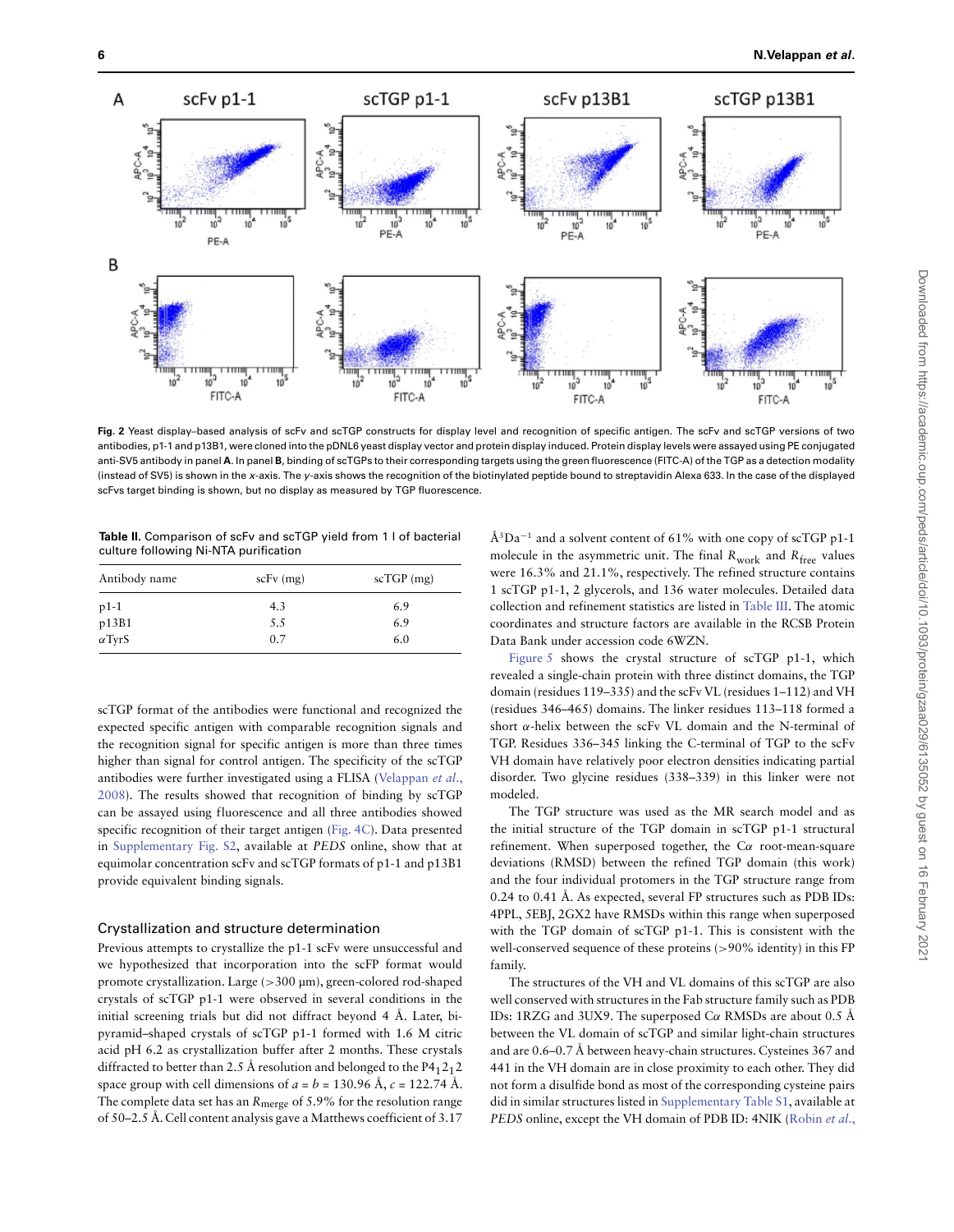



<span id="page-6-0"></span>**Fig. 3** Assessing protein expression systems for scTGPs. The scFv format of the antibodies is expressed in the periplasmic protein expression vector, pEP. The scTGP (scFP) format of the constructs was expressed in both pEP (periplasmic expression) and pETCK3 (cytoplasmic expression). Panel **A** shows the fluorescence obtained after protein expression in both vector systems using the corresponding scFv constructs as controls. The upper panel **B** shows fluorescence from 100 μl of cell culture after two nights of protein expression (pre-lysis). The lower panel **B** shows fluorescence for equal volume of POP culture supernatant (postlysis). The error bars were generated from three independent protein expressions. Panel **C** shows the functionality of scTGPs produced in the periplasmic and cytoplasmic compartments. Two scTGPs (p1-1 and p13B1) were analyzed by FLISA for binding to their cognate antigen (ITAM p13 peptide) using M2 peptide of influenza A as negative control. The activity of the scTGPs produced in the cytoplasm (green) was normalized to the activity of scTGP produced in the periplasm (orange) in two different ways: equal volume (light green) or equal fluorescence (dark green). ∗ denotes a p value ≤ to 0.05. The error bars represent standard deviation generated from three independent binding assays.

[2014\)](#page-10-34). This could be attributed to, in part, the reducing environment provided in protein purification processes.

#### Epitope binning using scTGPs

We show that scTGPs could be successfully used for epitope binning of antibodies recognizing the recombinant chimeric Y. pestis F1V protein (causative agent of plague). Here, the effect of unlabeled IgGs on scTGPs binding was used to determine whether the two antibody formats bind to same or different epitopes, in a one-step assay (Fig. 6A). An scTGP-F1V binding curve (Fig. 6B) was used to estimate the half-saturating concentration of scTGP, optimal for detection of scTGP displacement. Figure 6C and D each show the results of competitive epitope binning assay for anti-F1V antibodies YP2, YP3 and YP8. Binding of scTGP was detected by fluorescence in the presence of non-fluorescent IgGs. Results suggest that antibody YP2 has a different epitope than YP3 and YP8 (Fig. 6C), since no displacement of scTGP YP2 (i.e. lowering of fluorescence) is observed in the presence of IgG YP3 and IgG YP8. As expected, IgG YP2 displaced the scTGP YP2. The data also show that YP3

and YP8 antibodies compete for the same epitope, as displacement of scTGP YP8 was observed in the presence of IgG YP8 and IgG YP3 (Fig. 6D). These results were confirmed by ELISA and flow cytometry experiments (Lillo et al[., 2020\)](#page-10-25).

## **Discussion**

A major problem with the use of antibodies in research and diagnostics has been their inconsistency, particularly lot-to-lot variation in [polyclonals \(](#page-10-35)[Bradbury and Pluckthun, 2015](#page-10-8)[;](#page-10-35) Schumacher and Seitz, 2016; [Slaastad](#page-10-36) et al., 2011; [Weller, 2016\)](#page-10-37). However, monoclonals have also been found to be problematic (Vaezi et al[., 2014\)](#page-10-38), in some [cases due to the expression of additional chains in hybridomas \(Brad](#page-10-39)bury et al., 2018), reflecting the uncharacterized nature of most commercial antibodies, including monoclonals [\(Bradbury](#page-10-39) et al., 2018). In contrast to polyclonal antibodies from animal immunization campaigns, recombinant antibodies are expressed from defined plasmids where the sequences of the VH and VL genes are known. Recombinant antibodies can be obtained from hybridomas by cloning the VH and VL genes [\(Bradbury](#page-10-39) et al., 2018; Ruberti et al[., 1994\)](#page-10-40),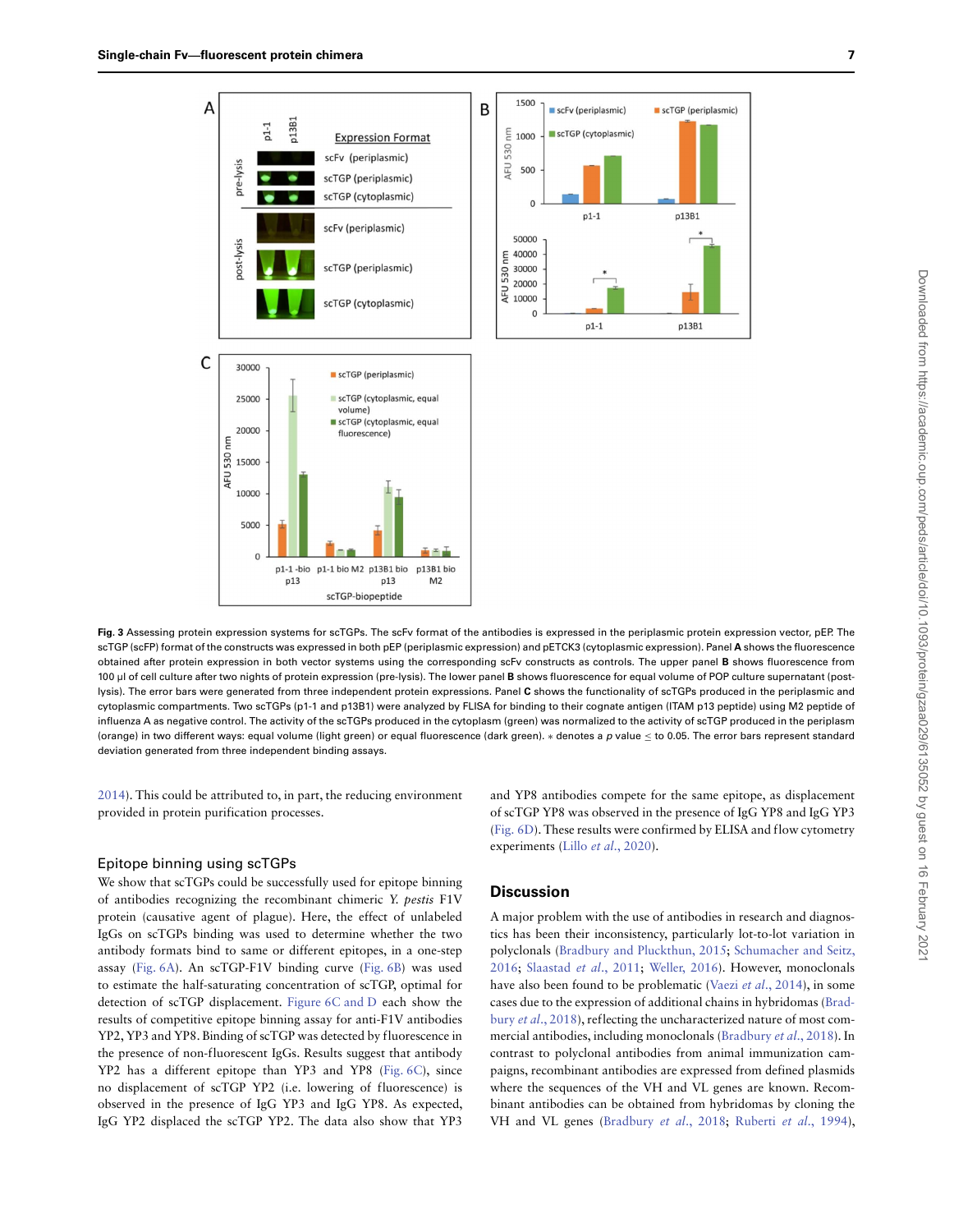

<span id="page-7-0"></span>**Fig. 4** Protein purification and functionality assays. Panel **A** shows scFv and scTGP proteins purified using Nickel NTA 6× HIS tag from a 1-l culture volume. The scFvs run slightly above 25 kDa, while scTGP run at ∼50 kDa. Panel **B** shows a comparison of the functionality of scFv and scTGP by ELISA. Panel **C** shows that only scTGPs are functional in FLISA assays. Data for three different antibodies (p13B1, p1-1, *α*TyrS) with binding profiles against four different antigens (one specific, and three non-specific—ITAM peptides p0, p123, p1 and fibrinogen) are shown. The ELISA/FLISA assays were performed in triplicate and error bars refer to standard deviation.



<span id="page-7-1"></span>Fig. 5 Crystal structure of scTGP p1-1 (left). The sequence and secondary structure assignments of the structure (right). Residues 338-339 in the linker between TGP and VH are disordered.

as well by selecting from large combinatorial antibody libraries displayed on phage and/or yeast [\(Bradbury](#page-10-41) et al., 2011; Marks et al., [1991\). Finally, scFv can be converted into full IgGs identical to](#page-10-5) animal-derived antibodies. A significant advantage to using display technologies to select antibodies is that the genes encoding the VH and VL genes are obtained concurrently with selection of the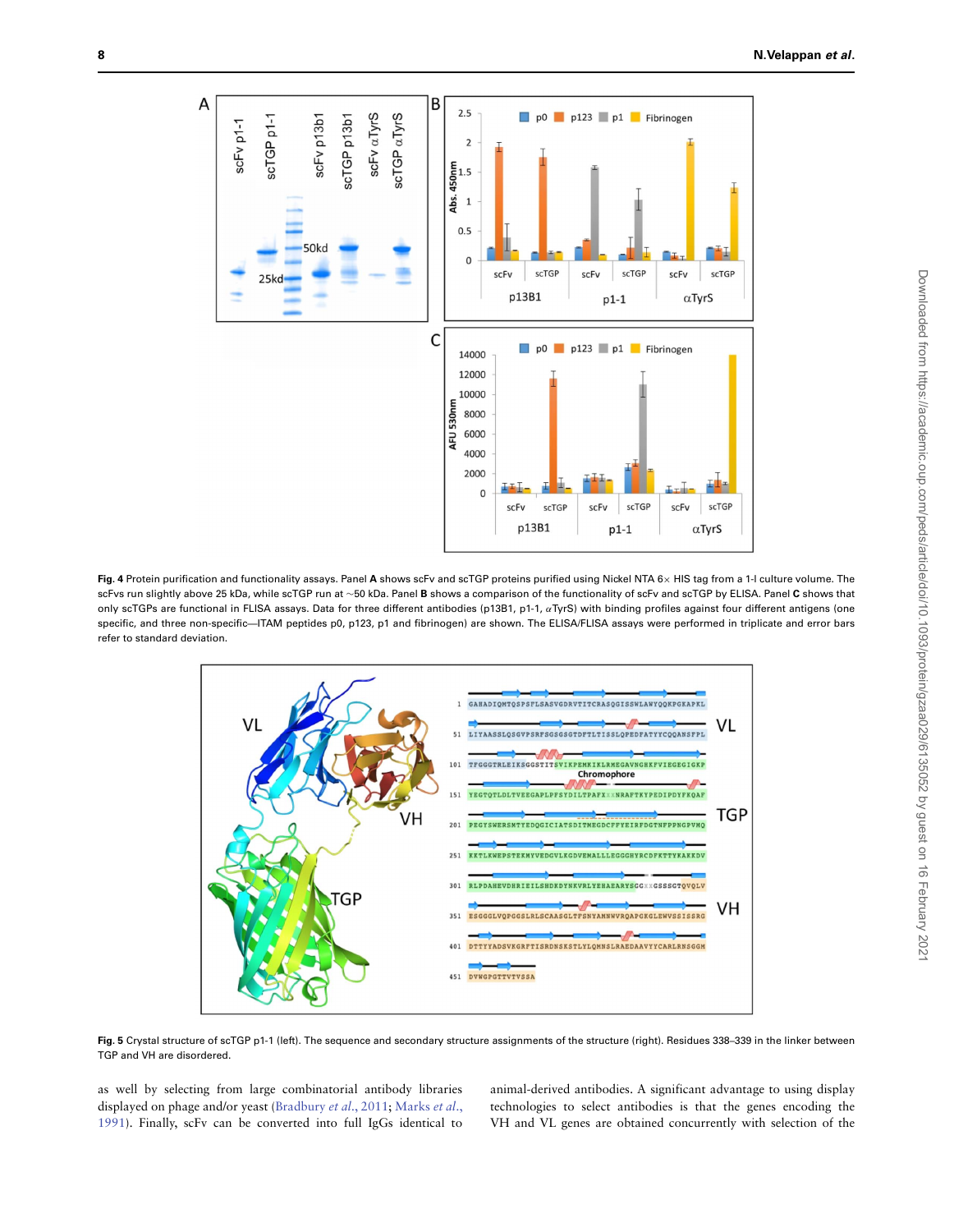

**Fig. 6** Epitope mapping using scTGPs. The rationale behind epitope binning using scTGPs and IgGs is depicted in panel **A**. Here, the scTGP (green star) is allowed to bind to a dimeric protein. Upon addition of unlabeled IgG (red oval) scTGP is either displaced (lowering the amount of fluorescence) or remains the same (unchanged fluorescence). These two scenarios indicate IgG competition for the same epitope or IgG recognition of a different epitope, respectively. Panel **B** shows an example of a scTGP-F1V binding curve that was used to determine suitable non-saturating amount of scTGP needed for the epitope binning assay (in this case 5000 ng). Panel C and D show scTGP binding (fluorescence) in the presence of increasing concentrations of IgG (0–50 μg). The dots represent average fluorescence values with corresponding standard deviations (error bars). Panel **C** shows the displacement of the scTGP 2 by IgGs YP2 and lack of displacement by YP3 and YP8. Panel **D** shows the displacement of scTGP 8 by IgGs YP3 and YP8. For panels B, C, D two per moving average trend line is given as solid line and the line is extended to last value using dotted line.

antibody specificity, making the generation of potentially useful derivatives relatively straightforward. Apart from reformatting as full-length IgGs (Persic et al[., 1997\)](#page-10-10), VH and VL genes can be transformed into dimerizing [\(De Kruif and Logtenberg, 1996\)](#page-10-42) or multimerizing (Dübel et al[., 1995;](#page-10-43) [Hudson and Kortt, 1999\)](#page-10-44) antibody fragments, as well as novel functional entities generated by fusion to enzymes, tags [\(Cloutier](#page-10-45) et al., 2000) or fluorescent proteins (Casey et al[., 2000\)](#page-10-13). While antibody fragments selected from display libraries have been reformatted as full-length antibodies for catalog sale (Kehoe et al[., 2006\)](#page-10-23), the potential utility of other formats as commercial therapeutics has been limited.

One particularly useful format enabled by the work described here is recombinant intrinsically fluorescent antibodies, which have the potential to be widely used in flow cytometry and immunofluorescence. These could replace chemically labeled fluorescent antibodies, which suffer from a number of problems including vari[ability in labeling efficiency, inactivation and quenching \(Haug](#page-10-1)land, 1995; Vira et al[., 2010\)](#page-10-2). In this study, we build on previous efforts (Markiv et al[., 2011a,](#page-10-19)[b\)](#page-10-20) aimed at ameliorating these problems by showing that: (i) the VL-FP-VH orientation can also be used (in addition to the original VH-FP-VL orientation); (ii) additional scFvs can be effectively modified in this way; (iii) suitable FPs are not limited to those described by Markiv et al. but also include [TGP, an extremely stable monomeric fluorescent protein \(Close](#page-10-21) et al., 2015); (iv) scFPs can be effectively displayed on yeast, where they function similarly to their corresponding scFv counterparts,

opening the possibility to selecting variants with improved properties either directly from naïve, or preselected, libraries; and (v) functional expression levels of scFPs in the bacterial cytoplasm are relatively high and can rescue some scFvs otherwise expressed at low levels in the periplasm. This was particularly true of the anti-TyrS scFv, which has been challenging to use in the past due to poor expression levels and a propensity to aggregate. The expression level of the scFP version was dramatically higher than the scFv version, increasing by nearly 10-fold (6 vs 0.7 mg/ml). While we have previously demonstrated the value of TGP as a fluorescent protein (Close et al[., 2015\)](#page-10-21), we have not compared the properties of scFPs made using TGP with others such as sfGFP or those used by Markiv et al[. \(2011a,](#page-10-19)[b\)](#page-10-20) (monomeric red fluorescent protein; blue, cerulean and citrine fluorescent proteins). The ability to crystallize one scTGP construct, as well as express the others within the normal E. coli cytoplasm (i.e. without the need for specialized strains with thioredoxin reductase and glutathione reductase mutations), suggests increased stability of the scTGP construct. However, further experiments to confirm this increased stability will be required.

TGP is a monomeric fluorescent protein amenable to crystallization. These features provide unique and valuable characteristics to scTGP molecules for their use in protein chemistry. In addition to utility in downstream assays such as immunofluorescence and flow cytometry, the intrinsic fluorescence of the molecules allows straightforward assessment of expression levels, monitoring of protein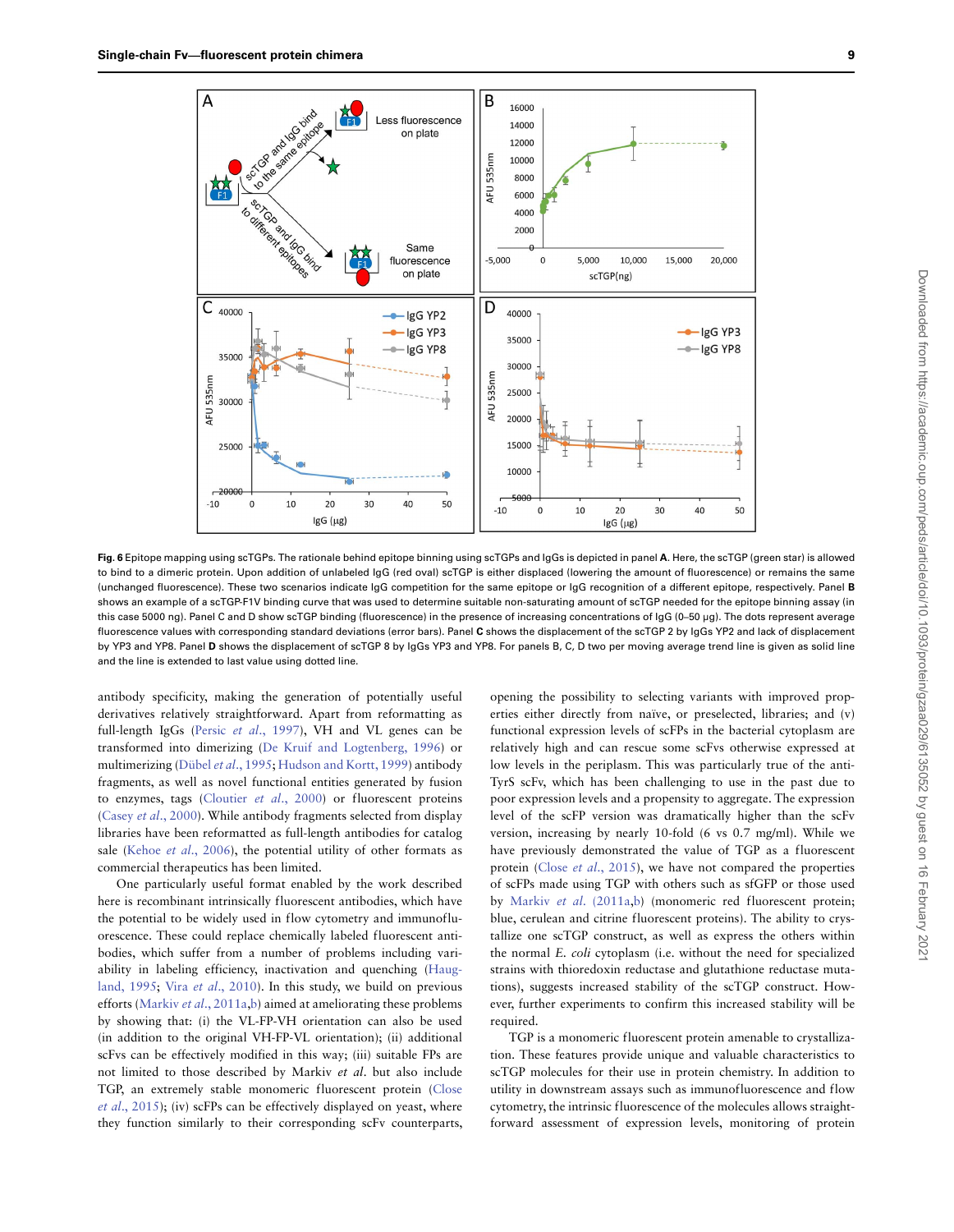<span id="page-9-0"></span>**Table III.** Data collection and refinement statistics for scTGP p1-1

| Data collection statistics            |                                 |
|---------------------------------------|---------------------------------|
| Wavelength (Å)                        | 1.0                             |
| Resolution range (Å)                  | $50 - 2.50$ $(2.50 - 2.54)$     |
| Space group                           | $P_412_12$                      |
| Unit-cell parameters (Å)              | $a = b = 103.96$ , $c = 122.74$ |
| Total reflections                     | 3 3 3 2 3 1                     |
| Unique reflections                    | 24 030 (1177)                   |
| Completeness (%)                      | 100.0(100.0)                    |
| Multiplicity                          | 13.9 (13.7)                     |
| $R_{\rm merge}^{\rm a}$ (%)           | 5.9(100.0)                      |
| $R_{\text{p.i.m}}^{\text{b}}$         | 0.019(0.467)                    |
| $R_{\text{meas}}/R_{\text{r.i.m}}$    | 0.062(1.000)                    |
| Wilson B factor                       | 34.51                           |
| Average $I/\sigma(I)$                 | 40.3(1.7)                       |
| <b>Refinement statistics</b>          |                                 |
| Resolution (Å)                        | 50.00-2.50 (2.59-2.50)          |
| Completeness (%)                      | 91.85 (75.20)                   |
| Working reflections                   | 21 973 (1771)                   |
| Test reflections                      | 1839 (150)                      |
| $R_{work}$ <sup>c</sup> (%)           | 0.1630(0.2343)                  |
| $R_{\text{free}}^{\text{c}}$ (%)      | 0.2111(0.2711)                  |
| No. of waters                         | 136                             |
| No. of other solvent molecules        | 2 GOL                           |
| R.M.S. deviations from ideal geometry |                                 |
| Bonds (Å)                             | 0.006                           |
| Angles $(°)$                          | 0.84                            |
| Average B factors $(\AA^2)$           | 43.74                           |
| Ramachandran analysis by              |                                 |
| <b>MOLPROBITY</b>                     |                                 |
| Residues in favored regions (%)       | 98.90                           |
| Residues in allowed regions (%)       | 1.10                            |

Values in parentheses represent the outermost resolution shell.

 ${}^{a}R_{\text{merge}} = \sum_{hkl} \sum_{i} |I_i(hkl) - \langle I(hkl) \rangle / \langle I_k|I_i(hkl) \rangle$  where  $I_i(hkl)$  is the intensity of the *i*th observation and  $\langle I(hkI)\rangle$  is the mean intensity of the reflections. The values are for unmerged Friedel pairs.

 ${}^{\text{b}}R_{\text{p.i.m.}}$  (precision-indicating  $R_{\text{merge}}$ ) and  $R_{\text{meas}}/R_{\text{r.i.m.}}$  (redundancyindependent Rmerge).

<sup>c</sup>The crystallographic R factor R =  $\Sigma_{hkl}$ | | $F_{\text{obs}}$ | – | $F_{\text{cal}}$ | | $\Sigma_{hkl}$  | $F_{\text{obs}}$ |;  $R_{\text{free}} = \Sigma_{bkl} | |F_{\text{obs}}| - |F_{\text{cal}}| | / |\Sigma_{bkl} | F_{\text{obs}}|$  where all reflections belong to a test set of randomly selected data.

purification steps, and antigen recognition. The one step FLISA utilized here saves time and improves the utility of antibodies produced in this format. We also describe the use of the scTGP proteins for epitope binning, a useful and easy technique if the antigen is multimeric that capitalizes on the monomeric and fluorescent properties of the scTGP constructs to assess and develop noncompetitive sets of antigen detection proteins. IgGs in general have higher affinity for the antigen than the corresponding scFvs, since IgGs have two copies of VH-VL and scFPs have one. Therefore, eventual competition between the two antibody formats is strong and easy to detect. Our ongoing work includes development of an LFAbased detection system for plague using antibodies YP2 and YP8, identified as orthogonal binder pairs using the scTGP displacement assay described here (Lillo et al[., 2020\)](#page-10-25).

A critical result obtained in this study was the observation that the affinity values for the scFv and scTGP formats of the antibodies were very similar, providing an additional indication that the addition of fluorescent protein added utility without decreasing antibody functionality. However, the display levels of scTGP on the yeast

surface were significantly lower compared to the display of the scFv and required additional induction time (∼48 vs 12–16 h for scFvs) to increase the fluorescence of yeast displaying scTGPs by ∼20%, as shown in [Supplementary Fig. S1,](https://academic.oup.com/peds/article-lookup/doi/10.1093/peds/gzaa029#supplementary-data) available at PEDS online. This extended time likely reflects the need for additional time to fold the larger scFP molecules, or mature the fluorophore, and may vary depending upon the scFv sequence. Therefore, the development of high-throughput methods to select scFvs suitable for conversion to scTGP would be highly advantageous. Interactions between the folding of the FP and the VH, VL domains are difficult to predict. For example, yields may be improved by other robustly folding fluorescent proteins such as superfolder GFP [\(Pédelacq](#page-10-15) et al., 2006), which was specifically selected to avoid interfering with the folding of fused domains. The availability of several, alternative, robustly folded fluorescent proteins to serve as linkers should extend the applicability of the approach described [\(Velappan](#page-10-46) et al., 2020).

Attempts to obtain crystal structures of scTGP complexed with 3 versions of the 17mer antigen peptides were unsuccessful. The 17mer peptide sequence was L**Y**EELHVYSPI**Y**SALED and peptides containing the first tyrosine phosphorylated (p1-17), the second tyrosine phosphorylated (p2-17), and both first and second tyrosines phosphorylated p12-17 were selected for crystallization experiments based on ELISA, FLISA and flow cytometry studies with peptides of varying lengths. Over 800 screening conditions were attempted to obtain co-crystals of scTGP and these peptides but resulted in no crystal hits. Soaking apo-scTGP crystals in peptide-containing mother liquors shattered and dissolved crystals almost instantaneously, and crystal pieces harvested after flash-soaking in these solutions did not diffract. These observations suggest that strong interactions exist between scTGP and its antigen peptides. Such interactions are likely to induce substantial conformational changes between the scFv domains causing deformation of the crystal lattice of the aposcTGP crystal. The bound peptides could also interfere with crystal formation in the case of co-crystallization trials. Systematic peptide construct screening may be required to obtain the co-crystals of the scTGP and its antigen peptides.

One of the major problems faced by scFvs identified using display technologies is the quality, quantity and stability of purified scFv protein available for downstream characterization. E. coli periplasmic expression produces limited quantities of scFv, which can lead to [poorly purified, aggregated and unstable protein \(Arbabi-Ghahroudi](#page-10-47) et al., 2005; Arndt et al[., 1998\)](#page-10-9), which is why scFvs are not widely used as research reagents. N- and C-terminal FPs require additional flexible linkers that are prone to proteolytic cleavage resulting in potential decoupling of binding from fluorescence. scFv constructs use a flexible linker to connect the VL and VH regions of the scFv, while in naturally occurring IgGs, the VH/VL interaction is stabilized by CH1 and CL. It is possible that the use of a fluorescent protein as connector between the VL and VH domains of a scFv may promote greater stability by mimicking the Fab architecture of natural IgGs, while also providing the added biotechnological functionality of intrinsic fluorescence. The additional stability provided in this orientation relative to N- and C-terminal constructs may promote crystallization through minimization of interdomain flexibility. The crystal structure reported here provides some evidence to support this concept, as the scFv version of the scFP was previously refractory to crystallization, and within the structure, the TGP is found in close proximity to the lower scFv interface. In conclusion, we report that the scTGP format holds promise for the development of robust and readily expressible antibody fragments with a wide variety of uses in research and clinical settings.